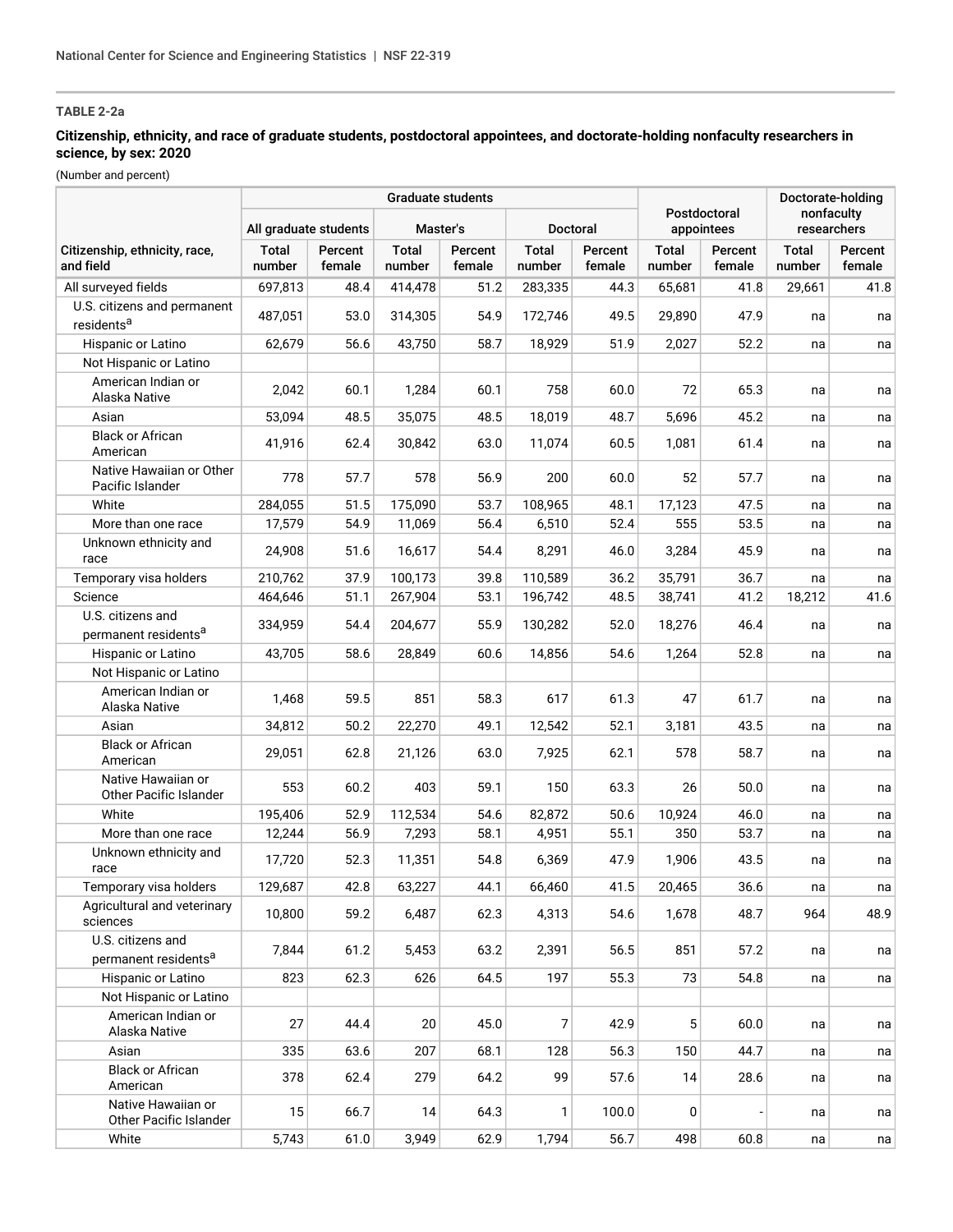## **Citizenship, ethnicity, and race of graduate students, postdoctoral appointees, and doctorate-holding nonfaculty researchers in science, by sex: 2020**

|                                                             |                        |                   | <b>Graduate students</b> |                   |                        |                   | Doctorate-holding      |                            |                        |                           |
|-------------------------------------------------------------|------------------------|-------------------|--------------------------|-------------------|------------------------|-------------------|------------------------|----------------------------|------------------------|---------------------------|
|                                                             | All graduate students  |                   | Master's                 |                   |                        | Doctoral          |                        | Postdoctoral<br>appointees |                        | nonfaculty<br>researchers |
| Citizenship, ethnicity, race,<br>and field                  | <b>Total</b><br>number | Percent<br>female | <b>Total</b><br>number   | Percent<br>female | <b>Total</b><br>number | Percent<br>female | <b>Total</b><br>number | Percent<br>female          | <b>Total</b><br>number | Percent<br>female         |
| More than one race                                          | 231                    | 63.6              | 153                      | 66.7              | 78                     | 57.7              | 12                     | 33.3                       | na                     | na                        |
| Unknown ethnicity and<br>race                               | 292                    | 56.5              | 205                      | 57.6              | 87                     | 54.0              | 99                     | 66.7                       | na                     | na                        |
| Temporary visa holders                                      | 2,956                  | 54.2              | 1,034                    | 57.6              | 1,922                  | 52.3              | 827                    | 39.9                       | na                     | na                        |
| Biological and biomedical<br>sciences                       | 94,825                 | 60.0              | 39,920                   | 65.1              | 54,905                 | 56.3              | 21,902                 | 45.3                       | 8,112                  | 47.3                      |
| U.S. citizens and<br>permanent residents <sup>a</sup>       | 76,717                 | 60.5              | 35,226                   | 65.0              | 41,491                 | 56.7              | 9,934                  | 49.4                       | na                     | na                        |
| Hispanic or Latino                                          | 9,442                  | 59.9              | 4,464                    | 63.9              | 4,978                  | 56.3              | 772                    | 54.4                       | na                     | na                        |
| Not Hispanic or Latino                                      |                        |                   |                          |                   |                        |                   |                        |                            |                        |                           |
| American Indian or<br>Alaska Native                         | 297                    | 59.9              | 111                      | 58.6              | 186                    | 60.8              | 25                     | 68.0                       | na                     | na                        |
| Asian                                                       | 9,520                  | 60.0              | 4,682                    | 64.1              | 4,838                  | 56.0              | 1,978                  | 46.1                       | na                     | na                        |
| <b>Black or African</b><br>American                         | 6,049                  | 68.7              | 3,834                    | 71.0              | 2,215                  | 64.6              | 308                    | 60.7                       | na                     | na                        |
| Native Hawaiian or<br>Other Pacific Islander                | 137                    | 65.7              | 84                       | 63.1              | 53                     | 69.8              | 17                     | 52.9                       | na                     | na                        |
| White                                                       | 44,974                 | 59.7              | 19,042                   | 64.4              | 25,932                 | 56.3              | 5,739                  | 49.2                       | na                     | na                        |
| More than one race                                          | 2,851                  | 61.4              | 1,308                    | 65.1              | 1,543                  | 58.3              | 158                    | 57.6                       | na                     | na                        |
| Unknown ethnicity and<br>race                               | 3,447                  | 58.8              | 1,701                    | 64.3              | 1,746                  | 53.5              | 937                    | 47.4                       | na                     | na                        |
| Temporary visa holders                                      | 18,108                 | 57.8              | 4,694                    | 65.9              | 13,414                 | 55.0              | 11,968                 | 42.0                       | na                     | na                        |
| Computer and information<br>sciences                        | 98,864                 | 31.1              | 80,690                   | 32.0              | 18,174                 | 26.9              | 823                    | 21.4                       | 458                    | 24.5                      |
| U.S. citizens and<br>permanent residents <sup>a</sup>       | 51,796                 | 28.6              | 44,929                   | 28.8              | 6,867                  | 27.1              | 307                    | 29.0                       | na                     | na                        |
| Hispanic or Latino                                          | 4,989                  | 27.7              | 4,541                    | 27.9              | 448                    | 26.1              | 11                     | 27.3                       | na                     | na                        |
| Not Hispanic or Latino                                      |                        |                   |                          |                   |                        |                   |                        |                            |                        |                           |
| American Indian or<br>Alaska Native                         | 127                    | 37.8              | 113                      | 37.2              | 14                     | 42.9              | 0                      |                            | na                     | na                        |
| Asian                                                       | 10,699                 | 32.0              | 9,479                    | 31.9              | 1,220                  | 32.3              | 67                     | 34.3                       | na                     | na                        |
| <b>Black or African</b><br>American                         | 5,639                  | 38.2              | 5,171                    | 38.2              | 468                    | 38.0              | 6                      | 0.0                        | na                     | na                        |
| Native Hawaiian or<br>Other Pacific Islander                | 70                     | 25.7              | 62                       | 24.2              | 8                      | 37.5              | 1                      | 100.0                      | na                     | na                        |
| White                                                       | 25,311                 | 24.7              | 21,380                   | 24.8              | 3,931                  | 24.2              | 179                    | 29.1                       | na                     | na                        |
| More than one race                                          | 1,789                  | 30.7              | 1,519                    | 31.1              | 270                    | 28.1              | 4                      | 25.0                       | na                     | na                        |
| Unknown ethnicity and<br>race                               | 3,172                  | 30.7              | 2,664                    | 31.5              | 508                    | 27.0              | 39                     | 23.1                       | na                     | na                        |
| Temporary visa holders                                      | 47,068                 | 33.9              | 35,761                   | 36.1              | 11,307                 | 26.7              | 516                    | 16.9                       | na                     | na                        |
| Geosciences, atmospheric<br>sciences, and ocean<br>sciences | 11,792                 | 48.9              | 5,277                    | 50.0              | 6,515                  | 48.1              | 1,790                  | 39.9                       | 2,150                  | 31.0                      |
| U.S. citizens and<br>permanent residents <sup>a</sup>       | 9,429                  | 51.1              | 4,861                    | 50.6              | 4,568                  | 51.7              | 919                    | 45.4                       | na                     | na                        |
| Hispanic or Latino                                          | 943                    | 55.5              | 496                      | 54.2              | 447                    | 56.8              | 53                     | 56.6                       | na                     | na                        |
| Not Hispanic or Latino                                      |                        |                   |                          |                   |                        |                   |                        |                            |                        |                           |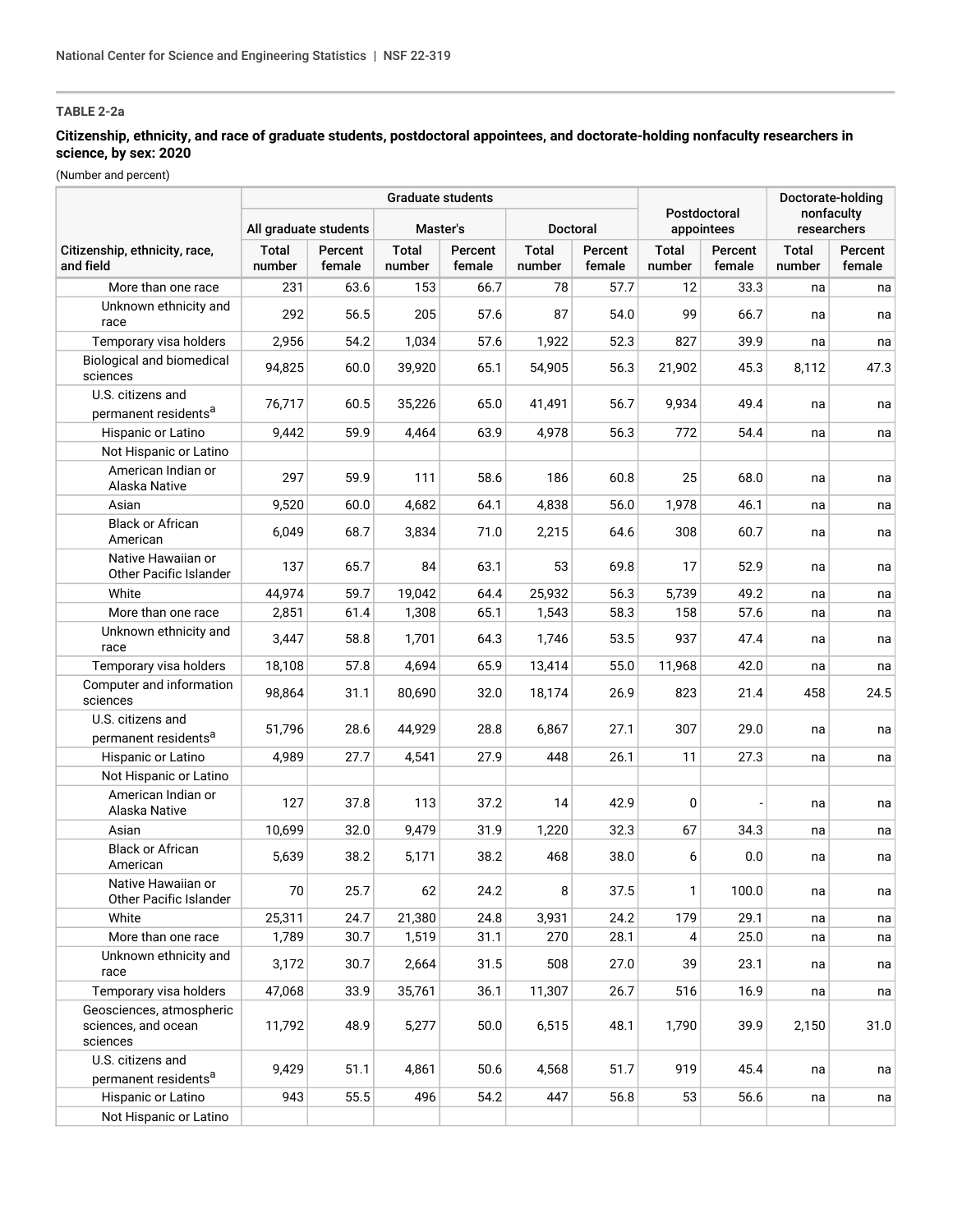## **Citizenship, ethnicity, and race of graduate students, postdoctoral appointees, and doctorate-holding nonfaculty researchers in science, by sex: 2020**

|                                                       |                        |                   | <b>Graduate students</b> | Postdoctoral      |                        | Doctorate-holding |                 |                   |                           |                   |
|-------------------------------------------------------|------------------------|-------------------|--------------------------|-------------------|------------------------|-------------------|-----------------|-------------------|---------------------------|-------------------|
|                                                       | All graduate students  |                   |                          | Master's          |                        | Doctoral          |                 | appointees        | nonfaculty<br>researchers |                   |
| Citizenship, ethnicity, race,<br>and field            | <b>Total</b><br>number | Percent<br>female | Total<br>number          | Percent<br>female | <b>Total</b><br>number | Percent<br>female | Total<br>number | Percent<br>female | <b>Total</b><br>number    | Percent<br>female |
| American Indian or<br>Alaska Native                   | 31                     | 58.1              | 17                       | 52.9              | 14                     | 64.3              | 1               | 100.0             | na                        | na                |
| Asian                                                 | 387                    | 58.7              | 141                      | 63.8              | 246                    | 55.7              | 95              | 44.2              | na                        | na                |
| <b>Black or African</b><br>American                   | 267                    | 51.7              | 148                      | 52.7              | 119                    | 50.4              | 21              | 42.9              | na                        | na                |
| Native Hawaiian or<br>Other Pacific Islander          | 8                      | 62.5              | 7                        | 57.1              | 1                      | 100.0             | 1               | 100.0             | na                        | na                |
| White                                                 | 7,036                  | 49.8              | 3,703                    | 49.6              | 3,333                  | 50.1              | 619             | 44.9              | na                        | na                |
| More than one race                                    | 366                    | 59.6              | 170                      | 52.9              | 196                    | 65.3              | 32              | 56.3              | na                        | na                |
| Unknown ethnicity and<br>race                         | 391                    | 47.6              | 179                      | 46.9              | 212                    | 48.1              | 97              | 39.2              | na                        | na                |
| Temporary visa holders                                | 2,363                  | 40.2              | 416                      | 43.0              | 1,947                  | 39.5              | 871             | 34.1              | na                        | na                |
| Mathematics and statistics                            | 31,971                 | 36.2              | 18,284                   | 41.1              | 13,687                 | 29.6              | 1,076           | 21.0              | 201                       | 31.3              |
| U.S. citizens and<br>permanent residents <sup>a</sup> | 17,150                 | 32.8              | 10,357                   | 36.2              | 6,793                  | 27.5              | 513             | 25.1              | na                        | na                |
| Hispanic or Latino                                    | 1,864                  | 31.3              | 1,239                    | 33.6              | 625                    | 26.9              | 24              | 20.8              | na                        | na                |
| Not Hispanic or Latino                                |                        |                   |                          |                   |                        |                   |                 |                   |                           |                   |
| American Indian or<br>Alaska Native                   | 36                     | 30.6              | 23                       | 30.4              | 13                     | 30.8              | 0               |                   | na                        | na                |
| Asian                                                 | 2,575                  | 38.7              | 1,742                    | 42.1              | 833                    | 31.5              | 79              | 34.2              | na                        | na                |
| <b>Black or African</b><br>American                   | 777                    | 38.2              | 573                      | 41.0              | 204                    | 30.4              | 11              | 54.5              | na                        | na                |
| Native Hawaiian or<br>Other Pacific Islander          | 12                     | 33.3              | 9                        | 11.1              | 3                      | 100.0             | 1               | 0.0               | na                        | na                |
| White                                                 | 10,392                 | 31.5              | 5,904                    | 34.9              | 4,488                  | 26.9              | 329             | 22.5              | na                        | na                |
| More than one race                                    | 546                    | 31.7              | 295                      | 33.9              | 251                    | 29.1              | 12              | 41.7              | na                        | na                |
| Unknown ethnicity and<br>race                         | 948                    | 29.9              | 572                      | 34.1              | 376                    | 23.4              | 57              | 21.1              | na                        | na                |
| Temporary visa holders                                | 14,821                 | 40.2              | 7,927                    | 47.6              | 6,894                  | 31.6              | 563             | 17.2              | na                        | na                |
| Multidisciplinary and<br>interdisciplinary studies    | 14,533                 | 52.4              | 10,980                   | 52.4              | 3,553                  | 52.6              | 832             | 45.8              | 679                       | 39.5              |
| U.S. citizens and<br>permanent residents <sup>a</sup> | 10,506                 | 54.0              | 8,012                    | 53.6              | 2,494                  | 55.0              | 467             | 51.4              | na                        | na                |
| Hispanic or Latino                                    | 1,333                  | 55.1              | 1,084                    | 54.9              | 249                    | 55.8              | 28              | 42.9              | na                        | na                |
| Not Hispanic or Latino                                |                        |                   |                          |                   |                        |                   |                 |                   |                           |                   |
| American Indian or<br>Alaska Native                   | 29                     | 58.6              | 20                       | 55.0              | 9                      | 66.7              | 4               | 25.0              | na                        | na                |
| Asian                                                 | 1,281                  | 53.3              | 1,038                    | 52.8              | 243                    | 55.6              | 51              | 51.0              | na                        | na                |
| <b>Black or African</b><br>American                   | 955                    | 60.5              | 746                      | 59.9              | 209                    | 62.7              | 24              | 79.2              | na                        | na                |
| Native Hawaiian or<br>Other Pacific Islander          | 17                     | 70.6              | 11                       | 72.7              | 6                      | 66.7              | 1               | 0.0               | na                        | na                |
| White                                                 | 6,008                  | 52.4              | 4,432                    | 51.8              | 1,576                  | 54.1              | 298             | 50.3              | na                        | na                |
| More than one race                                    | 370                    | 55.7              | 293                      | 56.7              | 77                     | 51.9              | 13              | 69.2              | na                        | na                |
| Unknown ethnicity and<br>race                         | 513                    | 57.1              | 388                      | 59.0              | 125                    | 51.2              | 48              | 47.9              | na                        | na                |
| Temporary visa holders                                | 4,027                  | 48.4              | 2,968                    | 48.9              | 1,059                  | 47.0              | 365             | 38.6              | na                        | na                |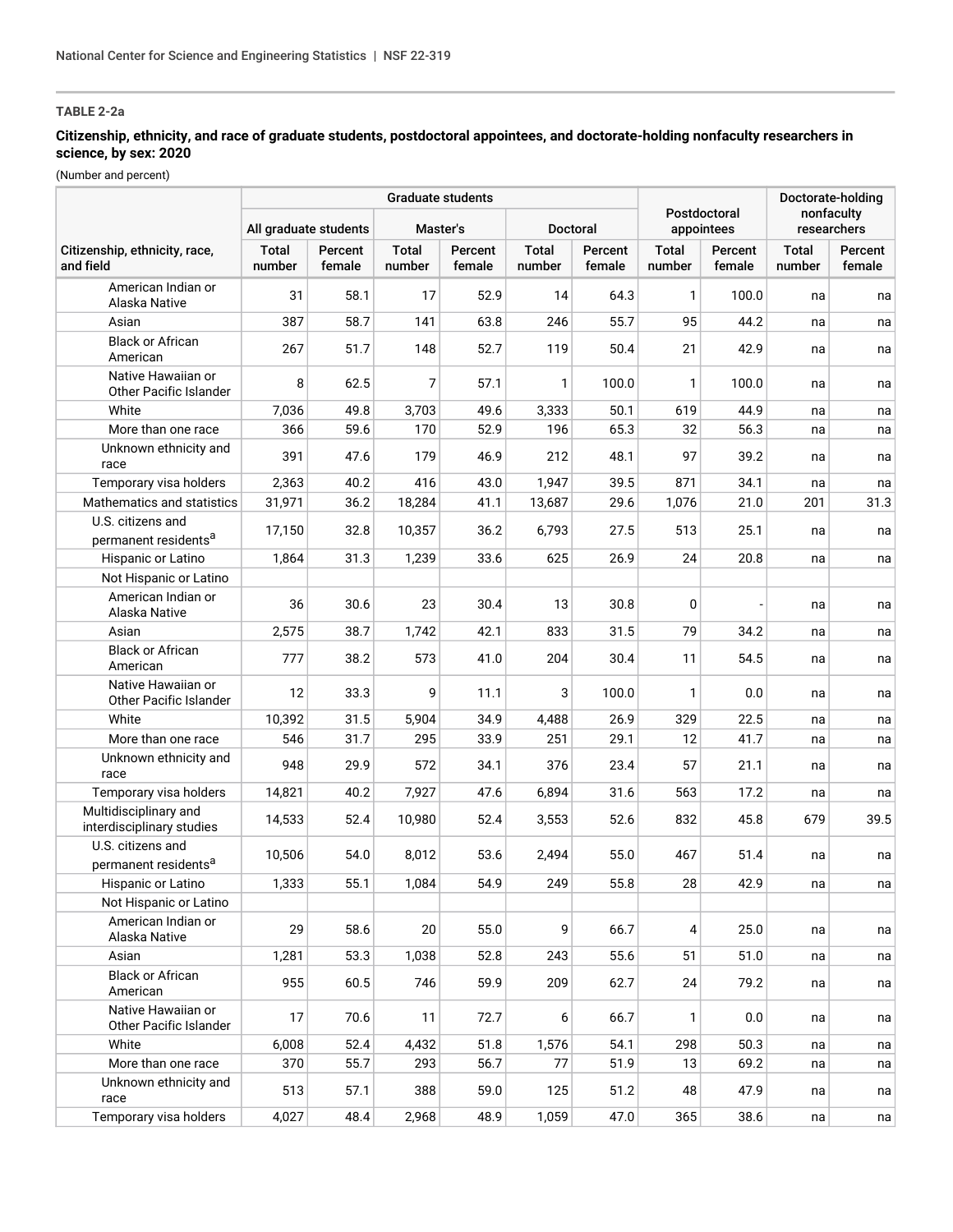## **Citizenship, ethnicity, and race of graduate students, postdoctoral appointees, and doctorate-holding nonfaculty researchers in science, by sex: 2020**

|                                                       |                       |                   | <b>Graduate students</b> |                   |                        | Doctorate-holding |                        |                            |                 |                           |
|-------------------------------------------------------|-----------------------|-------------------|--------------------------|-------------------|------------------------|-------------------|------------------------|----------------------------|-----------------|---------------------------|
|                                                       | All graduate students |                   | Master's                 |                   | Doctoral               |                   |                        | Postdoctoral<br>appointees |                 | nonfaculty<br>researchers |
| Citizenship, ethnicity, race,<br>and field            | Total<br>number       | Percent<br>female | <b>Total</b><br>number   | Percent<br>female | <b>Total</b><br>number | Percent<br>female | <b>Total</b><br>number | Percent<br>female          | Total<br>number | Percent<br>female         |
| Natural resources and<br>conservation                 | 12,498                | 58.7              | 8,793                    | 60.0              | 3,705                  | 55.6              | 845                    | 43.0                       | 573             | 39.3                      |
| U.S. citizens and<br>permanent residents <sup>a</sup> | 10,901                | 59.9              | 8,106                    | 60.5              | 2,795                  | 58.3              | 545                    | 44.6                       | na              | na                        |
| Hispanic or Latino                                    | 1,156                 | 63.4              | 858                      | 63.5              | 298                    | 63.1              | 12                     | 41.7                       | na              | na                        |
| Not Hispanic or Latino                                |                       |                   |                          |                   |                        |                   |                        |                            |                 |                           |
| American Indian or<br>Alaska Native                   | 123                   | 61.0              | 88                       | 54.5              | 35                     | 77.1              | 1                      | 100.0                      | na              | na                        |
| Asian                                                 | 368                   | 65.5              | 269                      | 66.5              | 99                     | 62.6              | 36                     | 27.8                       | na              | na                        |
| <b>Black or African</b><br>American                   | 404                   | 64.6              | 248                      | 63.3              | 156                    | 66.7              | 29                     | 55.2                       | na              | na                        |
| Native Hawaiian or<br>Other Pacific Islander          | 33                    | 75.8              | 30                       | 76.7              | 3                      | 66.7              | $\overline{2}$         | 50.0                       | na              | na                        |
| White                                                 | 8,017                 | 58.9              | 6,040                    | 59.6              | 1,977                  | 56.8              | 383                    | 45.2                       | na              | na                        |
| More than one race                                    | 387                   | 65.1              | 306                      | 66.0              | 81                     | 61.7              | 8                      | $50.0$                     | na              | na                        |
| Unknown ethnicity and<br>race                         | 413                   | 54.2              | 267                      | 56.2              | 146                    | 50.7              | 74                     | 44.6                       | na              | na                        |
| Temporary visa holders                                | 1,597                 | 50.4              | 687                      | 54.6              | 910                    | 47.3              | 300                    | 40.0                       | na              | na                        |
| Physical sciences                                     | 42,616                | 35.2              | 6,275                    | 39.5              | 36,341                 | 34.5              | 6,937                  | 24.7                       | 2,890           | 22.7                      |
| U.S. citizens and<br>permanent residents <sup>a</sup> | 26,747                | 36.1              | 4,920                    | 40.7              | 21,827                 | 35.1              | 2,705                  | 27.3                       | na              | na                        |
| Hispanic or Latino                                    | 3,029                 | 36.6              | 757                      | 39.9              | 2,272                  | 35.6              | 137                    | 35.8                       | na              | na                        |
| Not Hispanic or Latino                                |                       |                   |                          |                   |                        |                   |                        |                            |                 |                           |
| American Indian or<br>Alaska Native                   | 79                    | 36.7              | 24                       | 45.8              | 55                     | 32.7              | 5                      | 20.0                       | na              | na                        |
| Asian                                                 | 2,496                 | 41.7              | 455                      | 43.7              | 2,041                  | 41.3              | 542                    | 28.8                       | na              | na                        |
| <b>Black or African</b><br>American                   | 1,096                 | 49.9              | 338                      | 54.7              | 758                    | 47.8              | 49                     | 34.7                       | na              | na                        |
| Native Hawaiian or<br>Other Pacific Islander          | 17                    | 41.2              | 3                        | 33.3              | 14                     | 42.9              | $\overline{2}$         | 0.0                        | na              | na                        |
| White                                                 | 17,935                | 34.6              | 2,978                    | 39.0              | 14,957                 | 33.8              | 1,586                  | 26.7                       | na              | na                        |
| More than one race                                    | 946                   | 35.7              | 177                      | 40.7              | 769                    | 34.6              | 54                     | 29.6                       | na              | na                        |
| Unknown ethnicity and<br>race                         | 1,149                 | 32.4              | 188                      | 36.2              | 961                    | 31.6              | 330                    | 23.0                       | na              | na                        |
| Temporary visa holders                                | 15,869                | 33.7              | 1,355                    | 35.5              | 14,514                 | 33.6              | 4,232                  | 23.1                       | na              | na                        |
| Psychology                                            | 68,394                | 79.0              | 47,279                   | 81.1              | 21,115                 | 74.3              | 1,312                  | 63.9                       | 749             | 66.5                      |
| U.S. citizens and<br>permanent residents <sup>a</sup> | 64,586                | 79.2              | 45,710                   | 81.1              | 18,876                 | 74.5              | 986                    | 66.1                       | na              | na                        |
| Hispanic or Latino                                    | 11,776                | 80.1              | 8,978                    | 82.2              | 2,798                  | 73.6              | 82                     | 69.5                       | na              | na                        |
| Not Hispanic or Latino                                |                       |                   |                          |                   |                        |                   |                        |                            |                 |                           |
| American Indian or<br>Alaska Native                   | 302                   | 78.5              | 205                      | 80.0              | 97                     | 75.3              | 0                      |                            | na              | na                        |
| Asian                                                 | 3,445                 | 78.8              | 2,180                    | 80.6              | 1,265                  | 75.7              | 82                     | 73.2                       | na              | na                        |
| <b>Black or African</b><br>American                   | 7,044                 | 81.9              | 5,425                    | 82.8              | 1,619                  | 78.6              | 37                     | 81.1                       | na              | na                        |
| Native Hawaiian or<br>Other Pacific Islander          | 124                   | 77.4              | 103                      | 76.7              | 21                     | 81.0              | 1                      | 100.0                      | na              | na                        |
| White                                                 | 35,344                | 78.7              | 23,932                   | 81.0              | 11,412                 | 73.9              | 657                    | 64.4                       | na              | na                        |